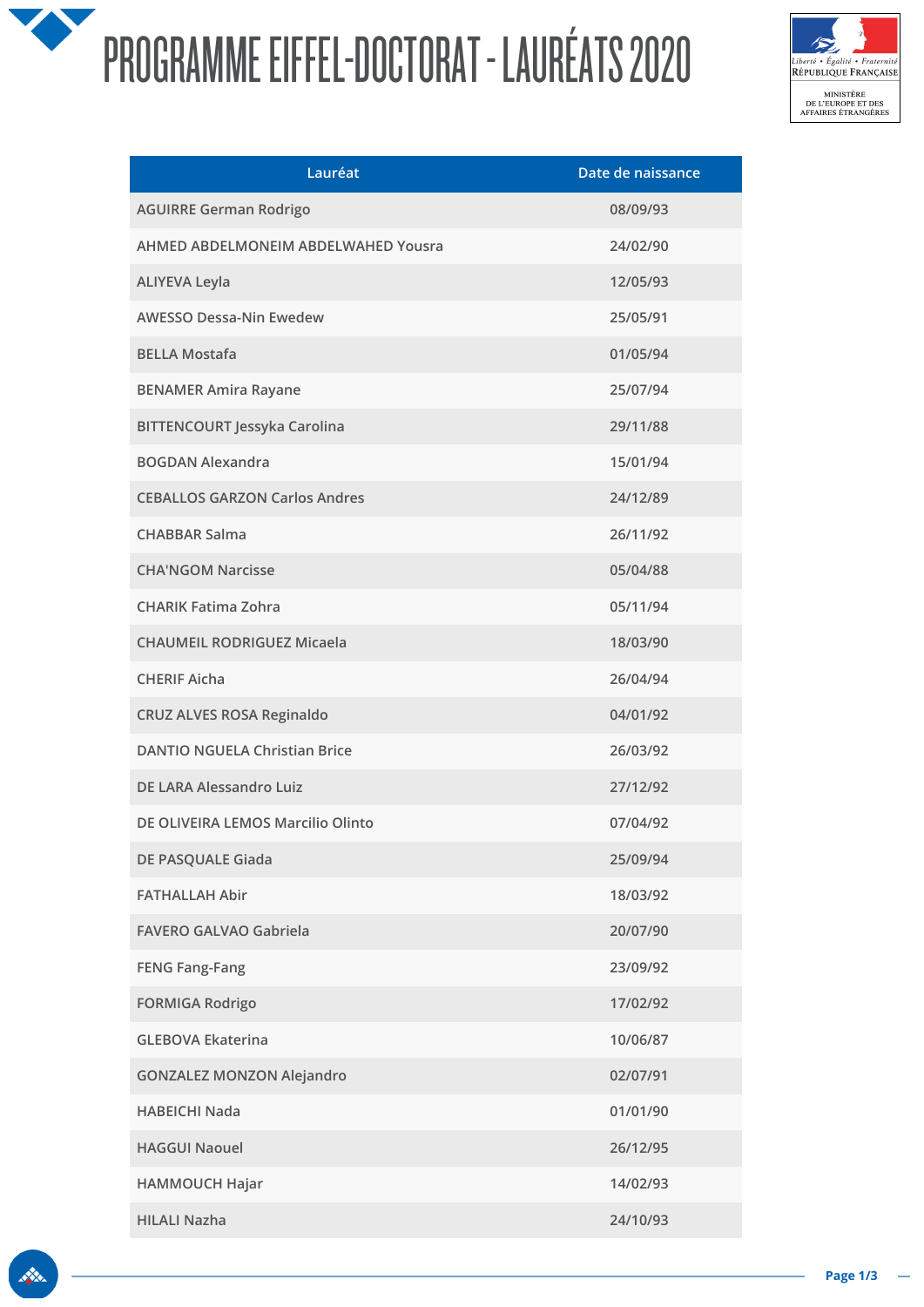## PROGRAMME EIFFEL-DOCTORAT - LAURÉATS 2020



| Lauréat                                 | Date de naissance |
|-----------------------------------------|-------------------|
| <b>KARABEKTAS Selcan</b>                | 02/02/92          |
| <b>KHRIFECH Salma</b>                   | 11/10/93          |
| <b>KOUADIO Amoin Laetitia</b>           | 02/06/91          |
| LIN Shih-Hao                            | 14/04/95          |
| <b>MARCHI LUCIANO Hugo</b>              | 15/01/93          |
| <b>MARTINEZ MOREIRA Murilo Henrique</b> | 14/03/93          |
| <b>MARTINS DE ASSIS Tatiane</b>         | 20/11/84          |
| <b>MASON Lara Hannan</b>                | 18/10/92          |
| <b>MEHBOOB Maryem</b>                   | 10/04/93          |
| MESSINA Michelangelo                    | 14/06/91          |
| <b>MEZA PERALTA Karen Tatiana</b>       | 30/05/94          |
| <b>MOREIRA DE SA Taylene</b>            | 14/10/94          |
| MOUHAMAD Abdel-Wahab                    | 26/08/95          |
| <b>NOUIRA Samia</b>                     | 26/03/94          |
| <b>NUNES DA SILVA Fabricia</b>          | 13/06/92          |
| <b>OUHAMI Maryam</b>                    | 01/10/95          |
| PASWAN Abhilash Kumar                   | 19/09/92          |
| <b>PINTO Gabriel</b>                    | 22/05/96          |
| RAFALIMANANA Hantanirina Felixie        | 13/02/96          |
| <b>RIBEIRO SOARES PINTO Gustavo</b>     | 25/07/87          |
| <b>RODIN Bogdan</b>                     | 20/06/94          |
| <b>SAMA Asse-Wassa Melaine</b>          | 23/01/94          |
| <b>SANKARA Hamidou</b>                  | 17/04/88          |
| SAYED Mohamed Taha Abdo                 | 06/03/91          |
| <b>SECK Boly</b>                        | 20/05/91          |
| <b>STOPPANI Giulia</b>                  | 14/03/90          |
| <b>TANBAKUCHI Mahdi</b>                 | 02/07/90          |
| <b>TECHERES Alexandru</b>               | 21/12/94          |
| <b>TESTE-LOZANO Ernesto</b>             | 15/12/91          |
| <b>TOUMI Iheb</b>                       | 20/01/94          |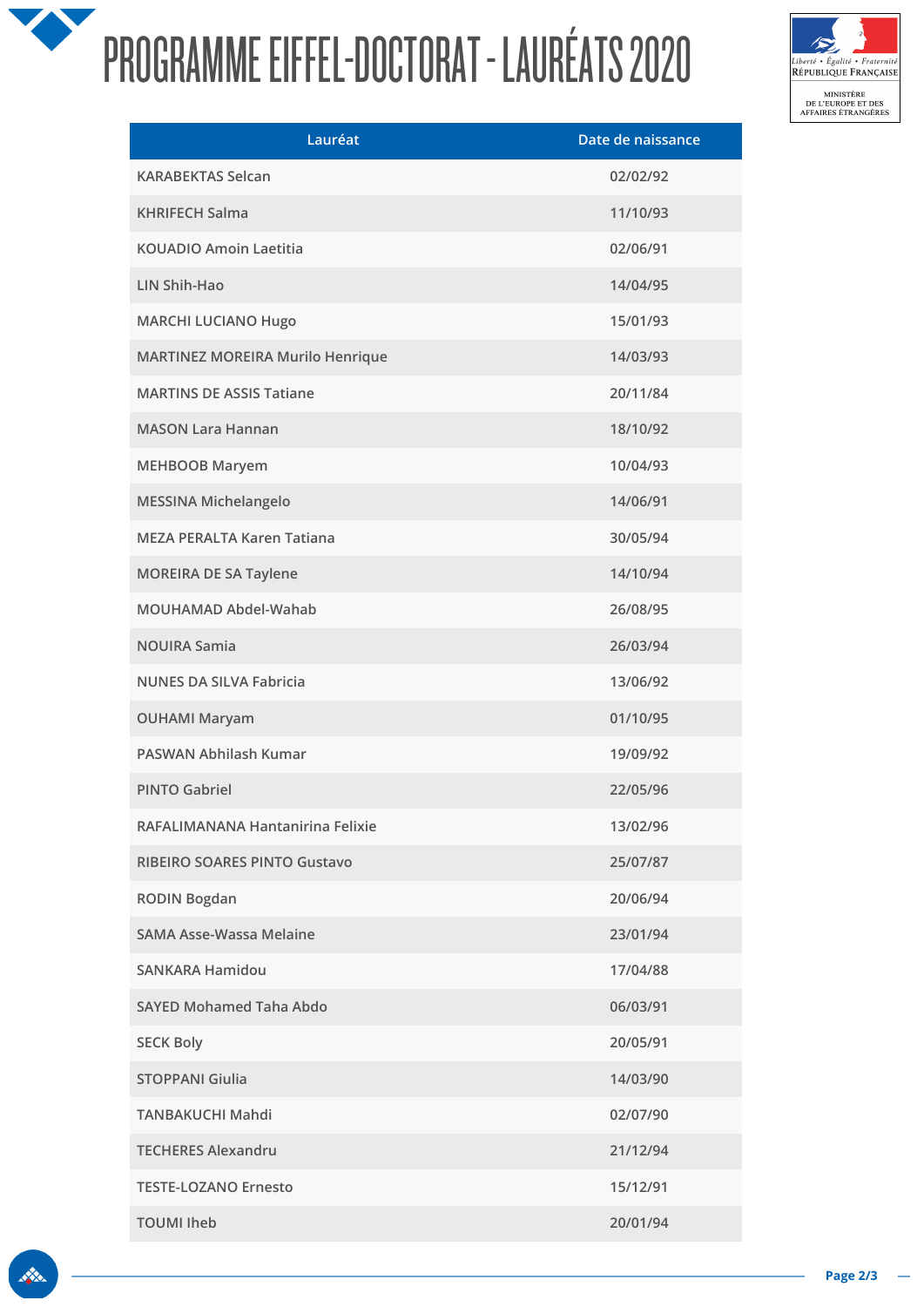## X PROGRAMME EIFFEL-DOCTORAT - LAURÉATS 2020



| Lauréat               | Date de naissance |
|-----------------------|-------------------|
| <b>TOURE Brahiman</b> | 02/09/91          |
| <b>WICZEW Daniel</b>  | 07/01/94          |
| ZEMTSOVA Viktorija    | 02/05/96          |
| <b>ZOUARI Sana</b>    | 31/07/93          |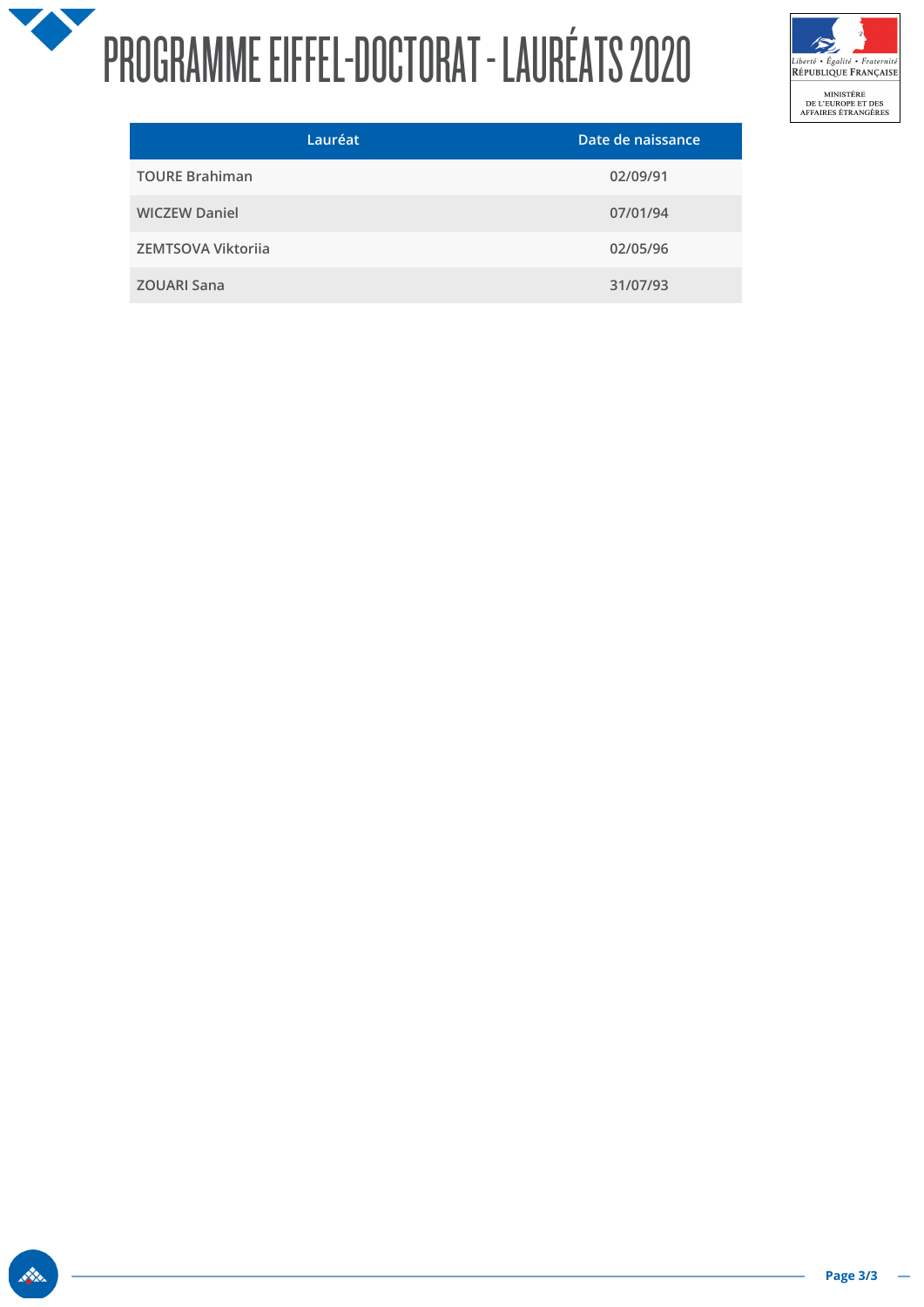| Année<br><b>Début</b><br><b>Session</b> | Nom + Prenom du candidat                   | <b>Type Dossier</b> | Spécialité                   |
|-----------------------------------------|--------------------------------------------|---------------------|------------------------------|
| 2020                                    | <b>AGUIRRE German Rodrigo</b>              | EIFFEL-DOCTORAT     | Sciences politiques (SP)     |
| 2020                                    | <b>AHMED ABDELMONEIM ABDELWAHED Yousra</b> | EIFFEL-DOCTORAT     | <b>Economie Gestion (EG)</b> |
| 2020                                    | <b>ALIYEVA Leyla</b>                       | EIFFEL-DOCTORAT     | Droit (D)                    |
| 2020                                    | <b>AWESSO Dessa-Nin Ewedew</b>             | EIFFEL-DOCTORAT     | Droit (D)                    |
| 2020                                    | <b>BELLA Mostafa</b>                       | EIFFEL-DOCTORAT     | Sciences (S)                 |
| 2020                                    | <b>BENAMER Amira Rayane</b>                | EIFFEL-DOCTORAT     | Sciences (S)                 |
| 2020                                    | <b>BITTENCOURT Jessyka Carolina</b>        | EIFFEL-DOCTORAT     | Sciences (S)                 |
| 2020                                    | <b>BOGDAN Alexandra</b>                    | EIFFEL-DOCTORAT     | Sciences (S)                 |
| 2020                                    | <b>CEBALLOS GARZON Carlos Andres</b>       | EIFFEL-DOCTORAT     | Sciences (S)                 |
| 2020                                    | <b>CHABBAR Salma</b>                       | EIFFEL-DOCTORAT     | Sciences (S)                 |
| 2020                                    | <b>CHA'NGOM Narcisse</b>                   | EIFFEL-DOCTORAT     | <b>Economie Gestion (EG)</b> |
| 2020                                    | <b>CHARIK Fatima Zohra</b>                 | EIFFEL-DOCTORAT     | Sciences (S)                 |
| 2020                                    | <b>CHAUMEIL RODRIGUEZ Micaela</b>          | EIFFEL-DOCTORAT     | Sciences (S)                 |
| 2020                                    | <b>CHERIF Aicha</b>                        | EIFFEL-DOCTORAT     | Sciences (S)                 |
| 2020                                    | <b>CRUZ ALVES ROSA Reginaldo</b>           | EIFFEL-DOCTORAT     | Sciences (S)                 |
| 2020                                    | <b>DANTIO NGUELA Christian Brice</b>       | EIFFEL-DOCTORAT     | Sciences (S)                 |
| 2020                                    | DE LARA Alessandro Luiz                    | EIFFEL-DOCTORAT     | Sciences (S)                 |
| 2020                                    | DE OLIVEIRA LEMOS Marcilio Olinto          | EIFFEL-DOCTORAT     | Sciences (S)                 |
| 2020                                    | DE PASQUALE Giada                          | EIFFEL-DOCTORAT     | Droit (D)                    |
| 2020                                    | <b>FATHALLAH Abir</b>                      | EIFFEL-DOCTORAT     | Sciences (S)                 |
| 2020                                    | <b>FAVERO GALVAO Gabriela</b>              | EIFFEL-DOCTORAT     | Sciences (S)                 |
| 2020                                    | <b>FENG Fang-Fang</b>                      | EIFFEL-DOCTORAT     | Sciences (S)                 |
| 2020                                    | <b>FORMIGA Rodrigo</b>                     | EIFFEL-DOCTORAT     | Sciences (S)                 |
| 2020                                    | <b>GLEBOVA Ekaterina</b>                   | EIFFEL-DOCTORAT     | Economie Gestion (EG)        |
| 2020                                    | <b>GONZALEZ MONZON Alejandro</b>           | EIFFEL-DOCTORAT     | Droit (D)                    |
| 2020                                    | <b>HABEICHI Nada</b>                       | EIFFEL-DOCTORAT     | Sciences (S)                 |
| 2020                                    | <b>HAGGUI Naouel</b>                       | EIFFEL-DOCTORAT     | Sciences (S)                 |
| 2020                                    | <b>HAMMOUCH Hajar</b>                      | EIFFEL-DOCTORAT     | Sciences (S)                 |
| 2020                                    | <b>HILALI Nazha</b>                        | EIFFEL-DOCTORAT     | Sciences (S)                 |
| 2020                                    | <b>KARABEKTAS Selcan</b>                   | EIFFEL-DOCTORAT     | Sciences politiques (SP)     |
| 2020                                    | <b>KHRIFECH Salma</b>                      | EIFFEL-DOCTORAT     | <b>Economie Gestion (EG)</b> |
| 2020                                    | <b>KOUADIO Amoin Laetitia</b>              | EIFFEL-DOCTORAT     | Droit (D)                    |
| 2020                                    | LIN Shih-Hao                               | EIFFEL-DOCTORAT     | Sciences (S)                 |
| 2020                                    | <b>MARCHI LUCIANO Hugo</b>                 | EIFFEL-DOCTORAT     | Sciences (S)                 |
| 2020                                    | <b>MARTINEZ MOREIRA Murilo Henrique</b>    | EIFFEL-DOCTORAT     | Sciences (S)                 |
| 2020                                    | <b>MARTINS DE ASSIS Tatiane</b>            | EIFFEL-DOCTORAT     | Sciences (S)                 |
| 2020                                    | <b>MASON Lara Hannan</b>                   | EIFFEL-DOCTORAT     | Sciences (S)                 |
| 2020                                    | <b>MEHBOOB Maryem</b>                      | EIFFEL-DOCTORAT     | Sciences (S)                 |
| 2020                                    | <b>MESSINA Michelangelo</b>                | EIFFEL-DOCTORAT     | Sciences (S)                 |
| 2020                                    | <b>MEZA PERALTA Karen Tatiana</b>          | EIFFEL-DOCTORAT     | <b>Economie Gestion (EG)</b> |
| 2020                                    | <b>MOREIRA DE SA Taylene</b>               | EIFFEL-DOCTORAT     | Droit (D)                    |